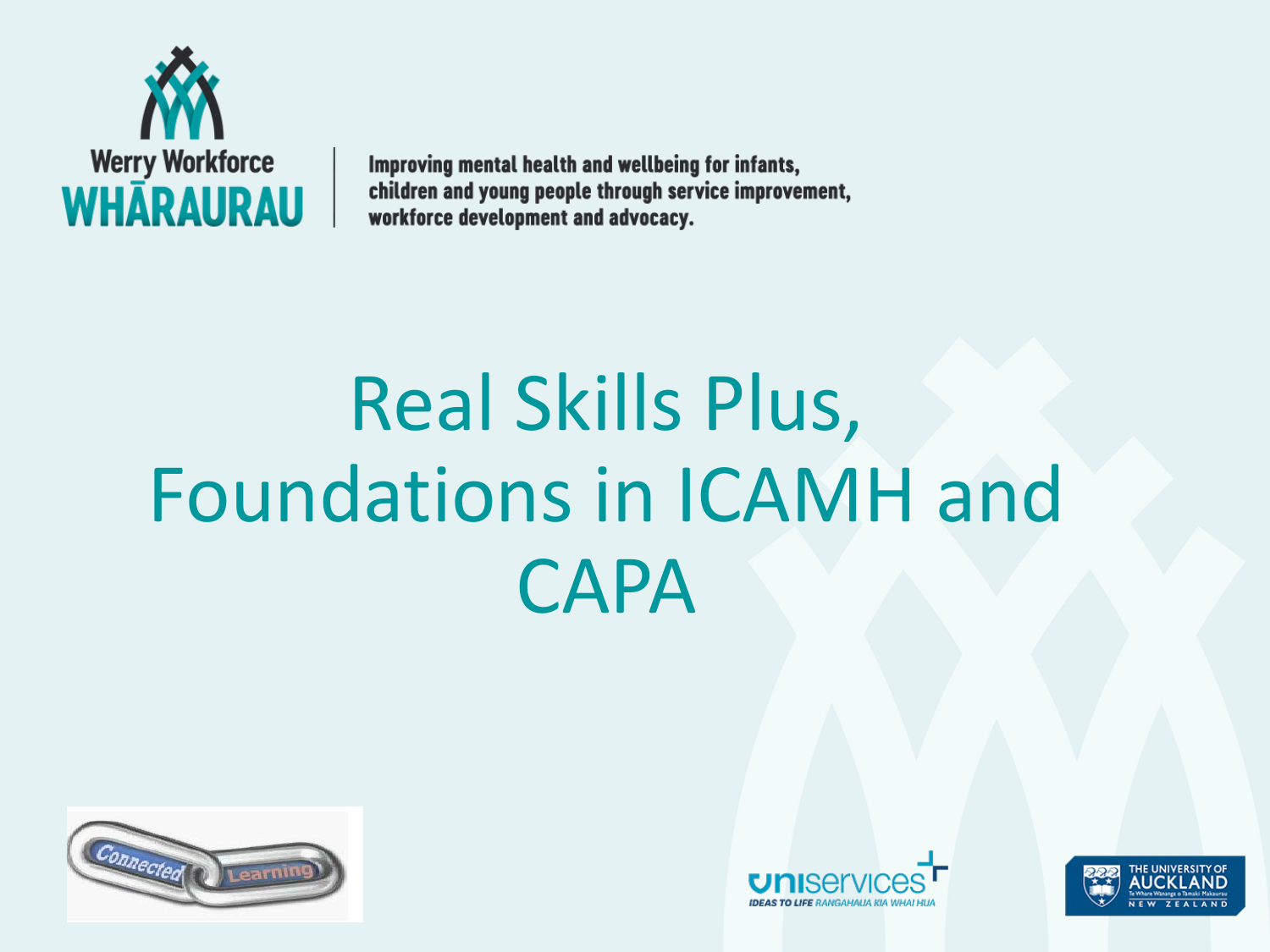

## Real Skills Plus Framework

#### Real Skills Plus Framework







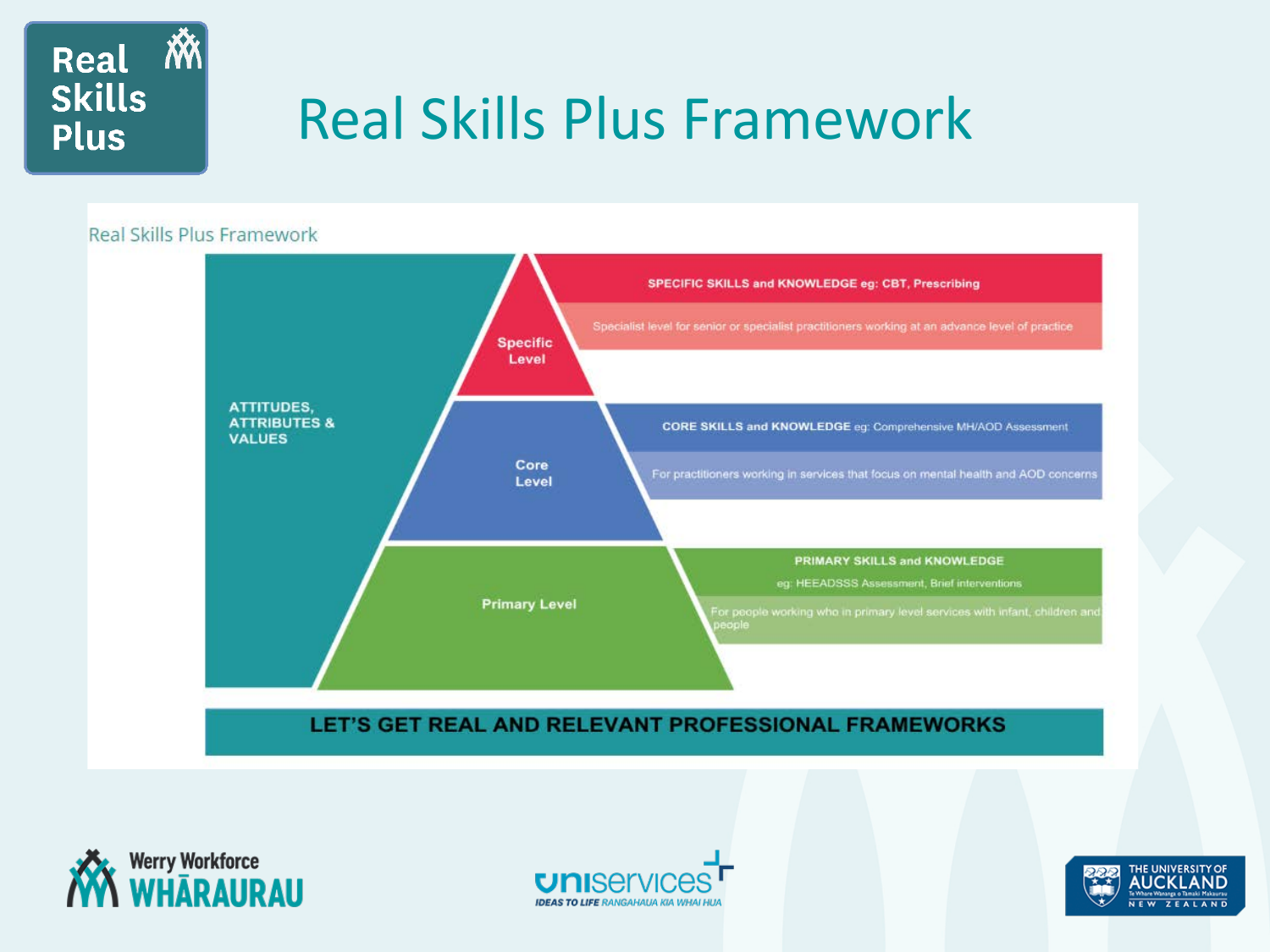

### RSP – Online Assessment

### **Real Skills Plus**





Devel

Manage display

A Competency framework designed to help you identify your strengths and further develop your knowledge and skills as a practitioner working with infant children, young people and whanau.



View

Edit



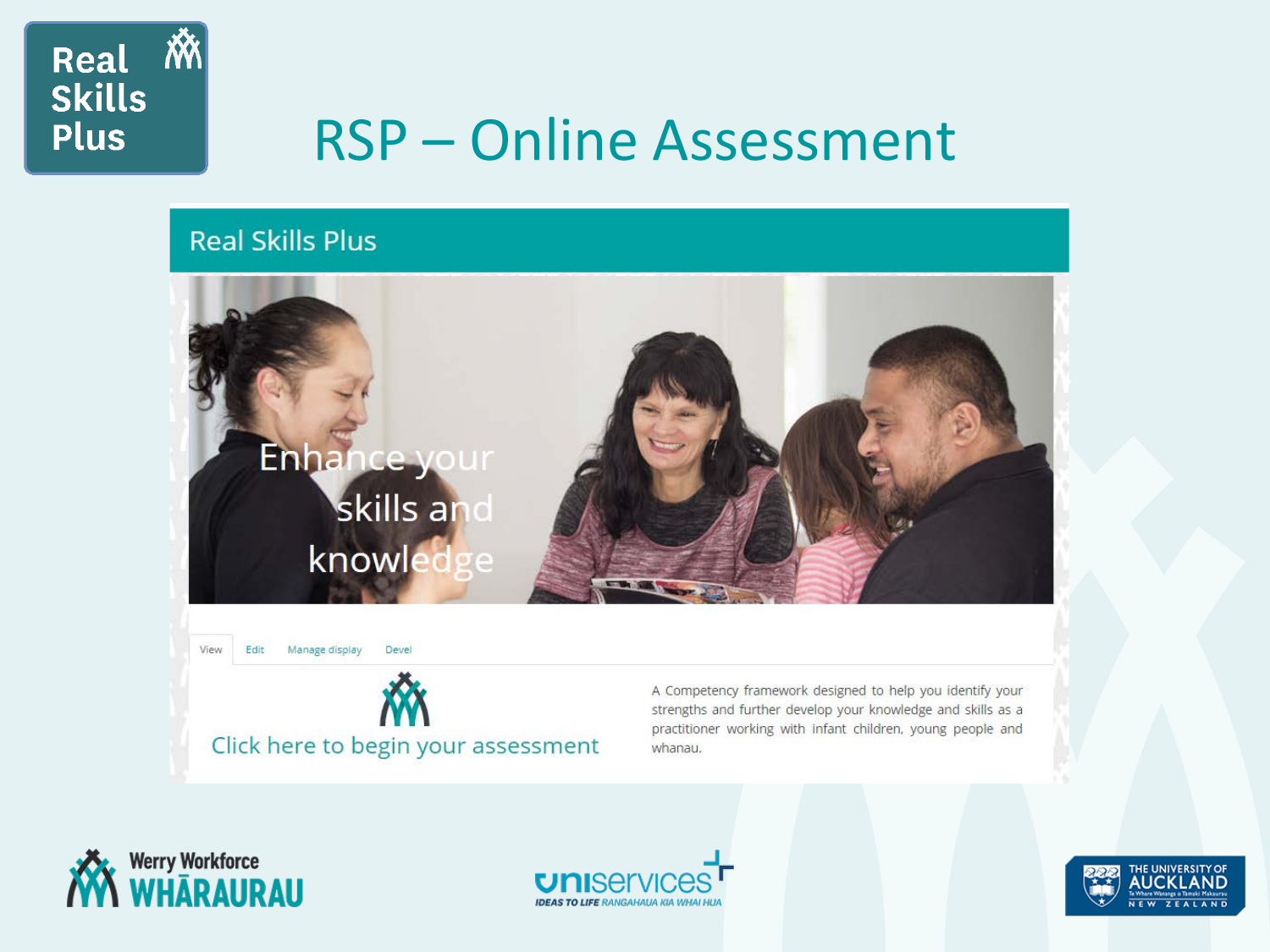

## Generate RSP Reports:

- Individual Report
- **By Profession**
- By Team
- **By Service**
- By Region and DHB
- **National**





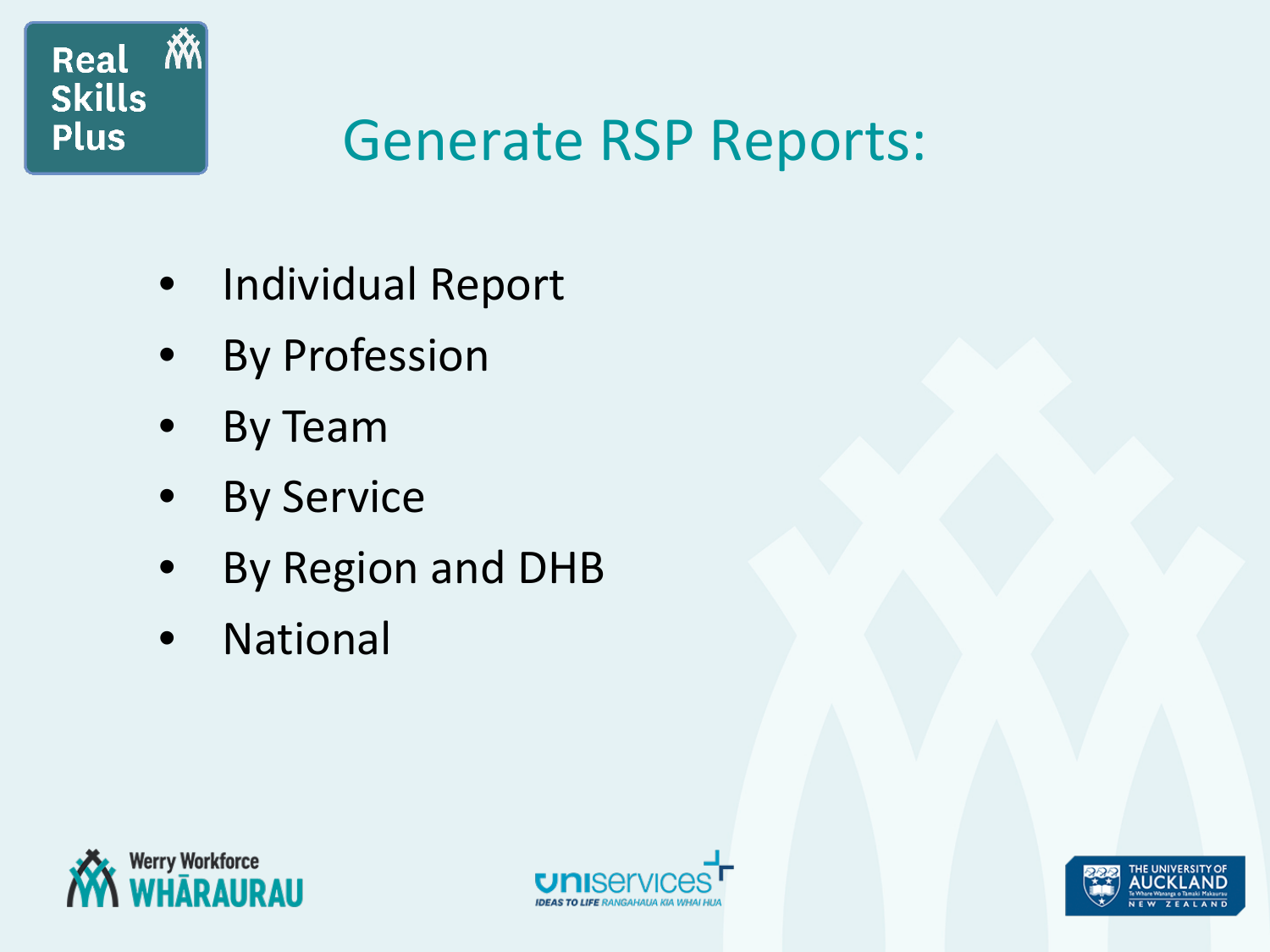

### **Engagement - Core Skills**

| 1/11                                                                                                                                                                          |
|-------------------------------------------------------------------------------------------------------------------------------------------------------------------------------|
|                                                                                                                                                                               |
| I apply the principles of recovery and well-being in developing therapeutic relationships. *                                                                                  |
| Needs Development                                                                                                                                                             |
| Competent                                                                                                                                                                     |
| N/A                                                                                                                                                                           |
|                                                                                                                                                                               |
|                                                                                                                                                                               |
| I can work in partnership with children, young people, parent(s)/caregiver(s)/family/whanau using the therapeutic relationship as a basis for assessment and intervention. *  |
| Needs Development                                                                                                                                                             |
| Competent                                                                                                                                                                     |
| N/A                                                                                                                                                                           |
|                                                                                                                                                                               |
|                                                                                                                                                                               |
|                                                                                                                                                                               |
| I can work therapeutically with children/young people and their parent(s)/caregiver(s)/other family/whanau members simultaneously to manage conflict. *                       |
| Needs Development                                                                                                                                                             |
| Competent                                                                                                                                                                     |
| N/A                                                                                                                                                                           |
|                                                                                                                                                                               |
| I can work in partnership with children, young people and families/whānau to find out what the young person wants out of contact with the service, and life more broadly, and |
| use this as the basis for ongoing work with them. *                                                                                                                           |
| Needs Development                                                                                                                                                             |
| Competent                                                                                                                                                                     |
| N/A                                                                                                                                                                           |





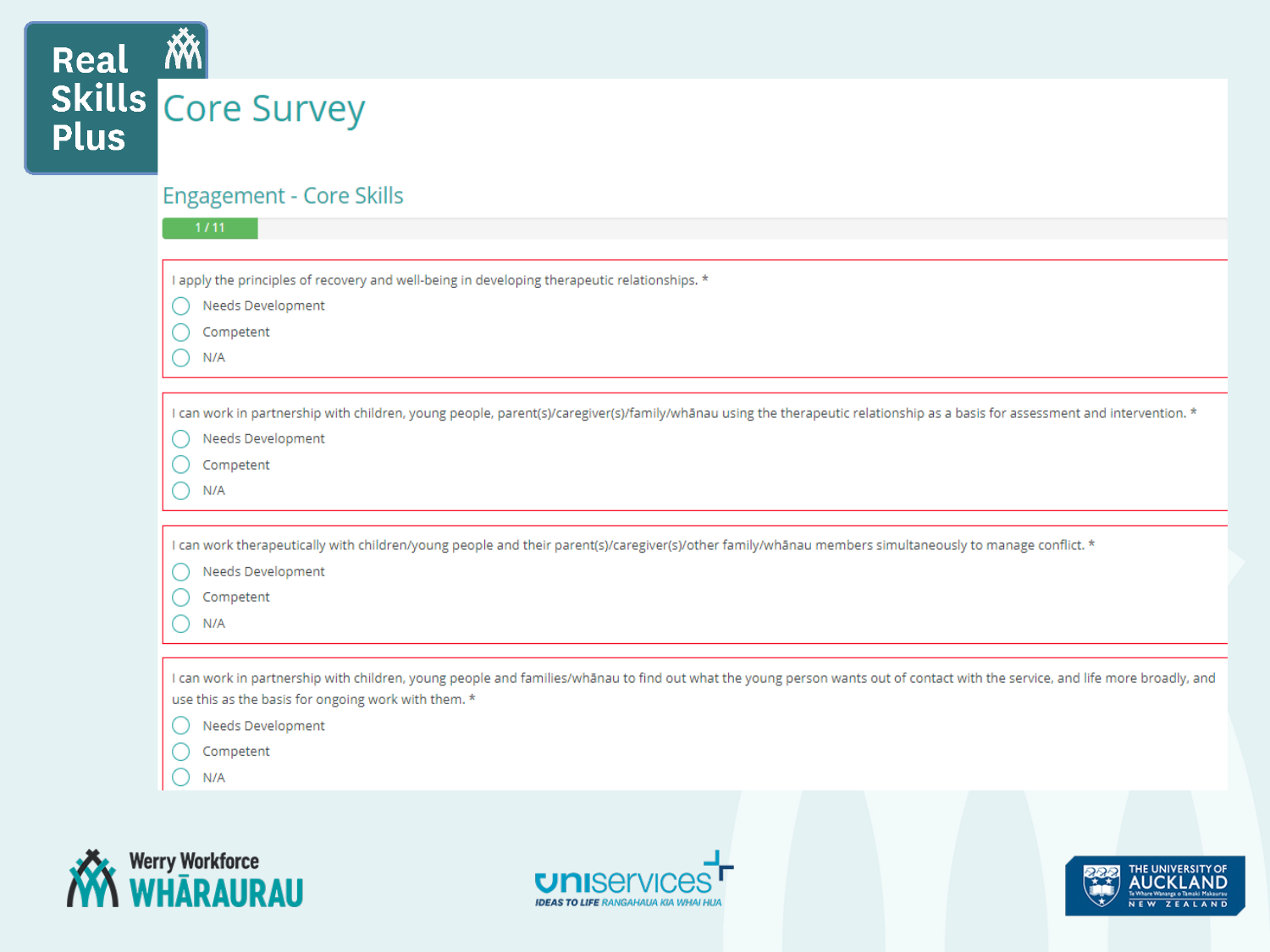### Summary of core Level Competencies by Domain







Real M

**Skills** 

**Plus** 



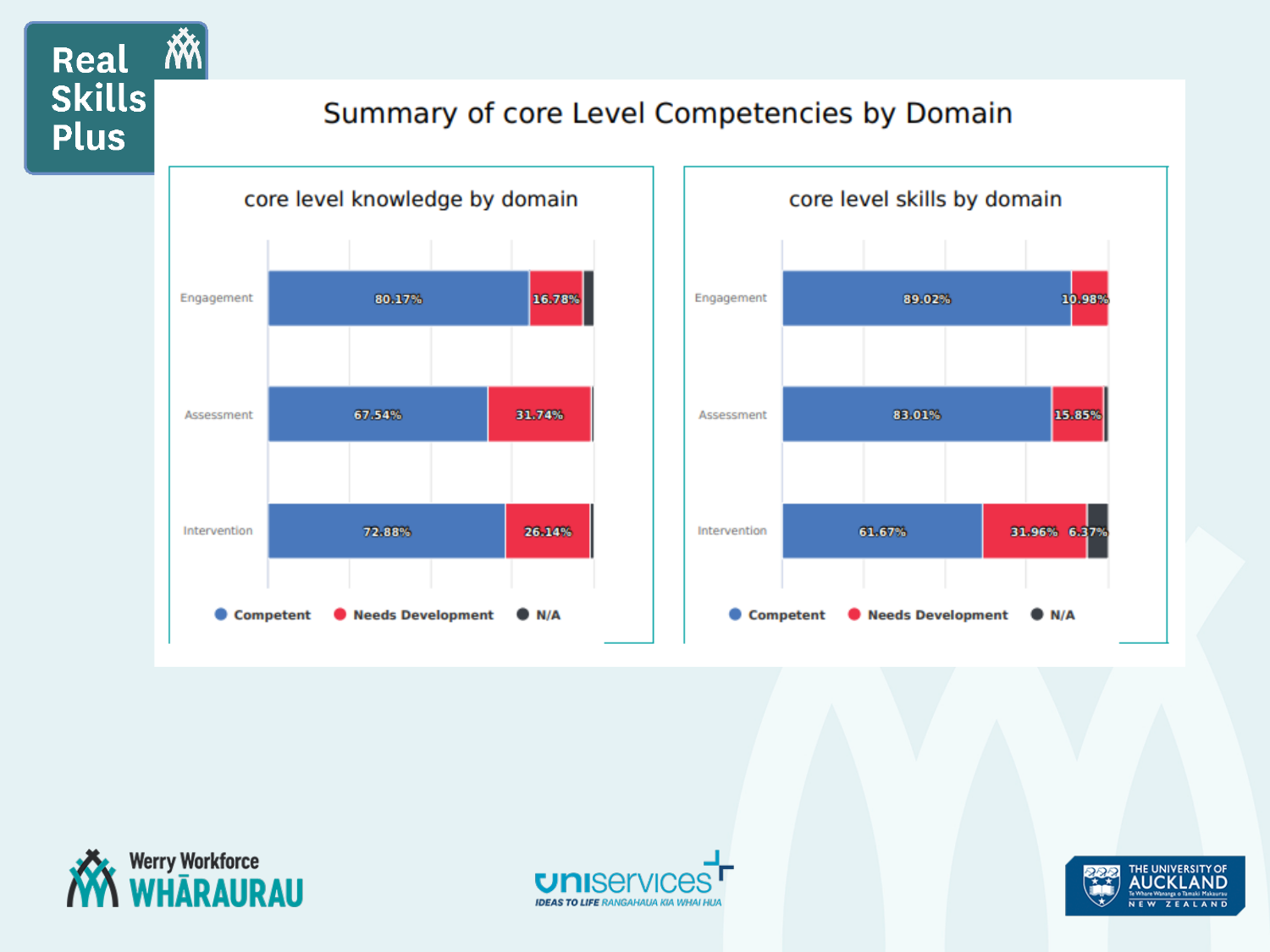### Summary of core Level Competencies by Area







 $|\widetilde{N\!N}|$ 

Real

**Skills** 

**Plus** 



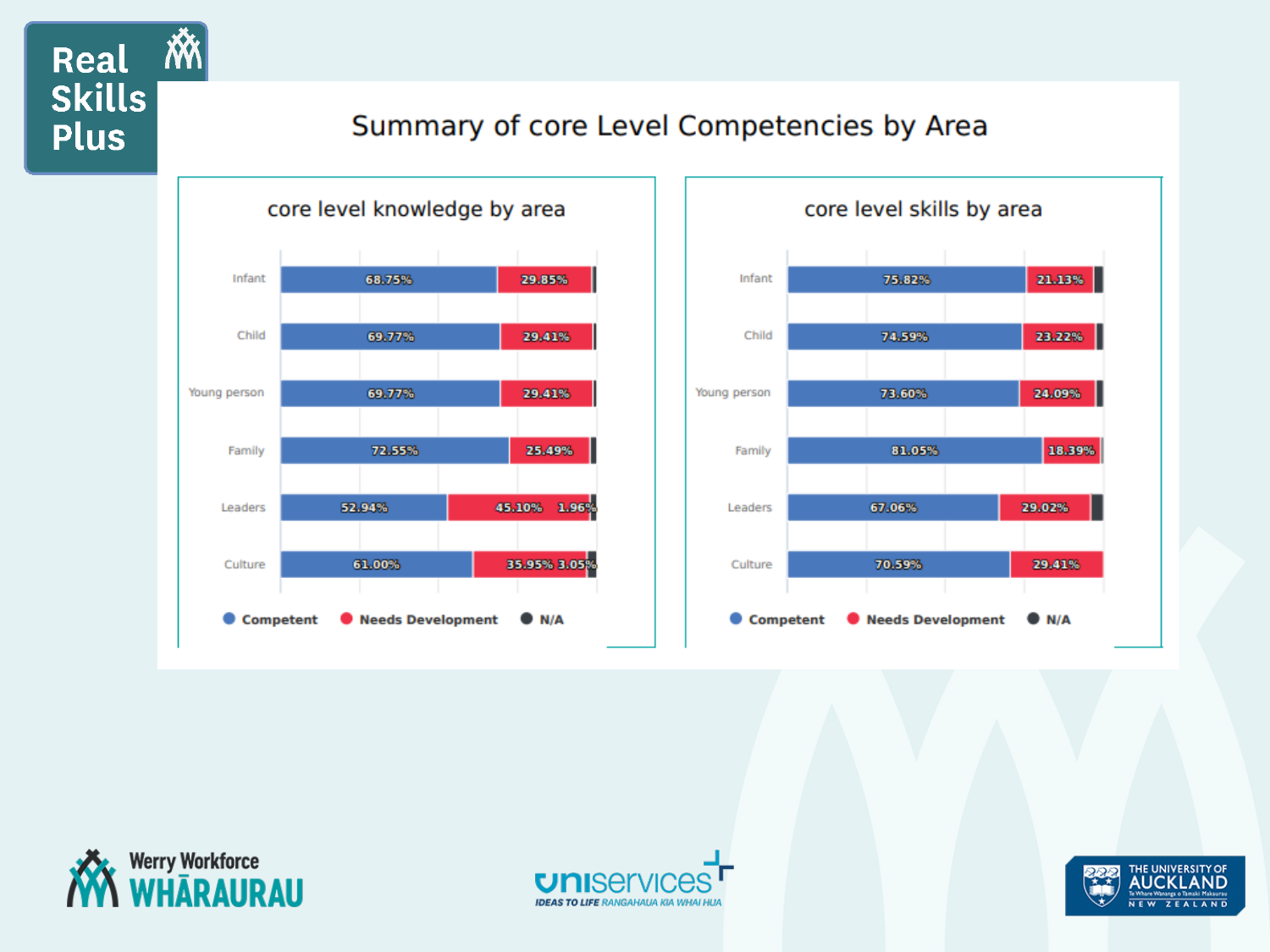Real **Skills Plus** 

### **Core Level Competencies: Met**

Engagement (Https://Realskills.werryworkforce.org/Rs-Admin-Report-Print#Edit-Engagement-**Body**)

#### knowledge

- (96%) Understand the impact of stigma and discrimination on the presentation and treatment of mental health problems.
- (96%) Understand the principles of the therapeutic relationship and recognise that this relationship will be a key to the assessment and intervention processes.
- (86%) Know how to develop a therapeutic relationship with the parent/caregiver based on trust and caring, and use this as the basis for assessment and intervention processes.
- (84%) Understand how health disparities across cultures/ethnicity and social classes may affect mental health of infants, children, young people and family/whanau.
- (84%) Understand the principles of developmentally appropriate engagement.
- (80%) Understand how social and cultural context may impact upon mental health/alcohol and other drug (MH/AOD) concerns.
- (75%) Know that optimal growth and development of infants and young children occurs within nurturing relationships, and therefore engagement with these individuals must occur in the context of their parents/caregivers (Karoly, Kilburn, & Cannon, 2005; Zeanah, 2000).
- (63%) How to address the impact of stigma and discrimination on the presentation and treatment of mental health problems.
- (57%) Be aware of the cultural views of the parent/caregiver with regard to the care-team interacting with and holding infants.

#### skills

- (96%) Work in partnership with children, young people, parent(s)/caregiver(s)/family/whanau using the therapeutic relationship as a basis for assessment and intervention.
- · (94%) Work in partnership with children, young people and families/whanau to find out what the young person wants





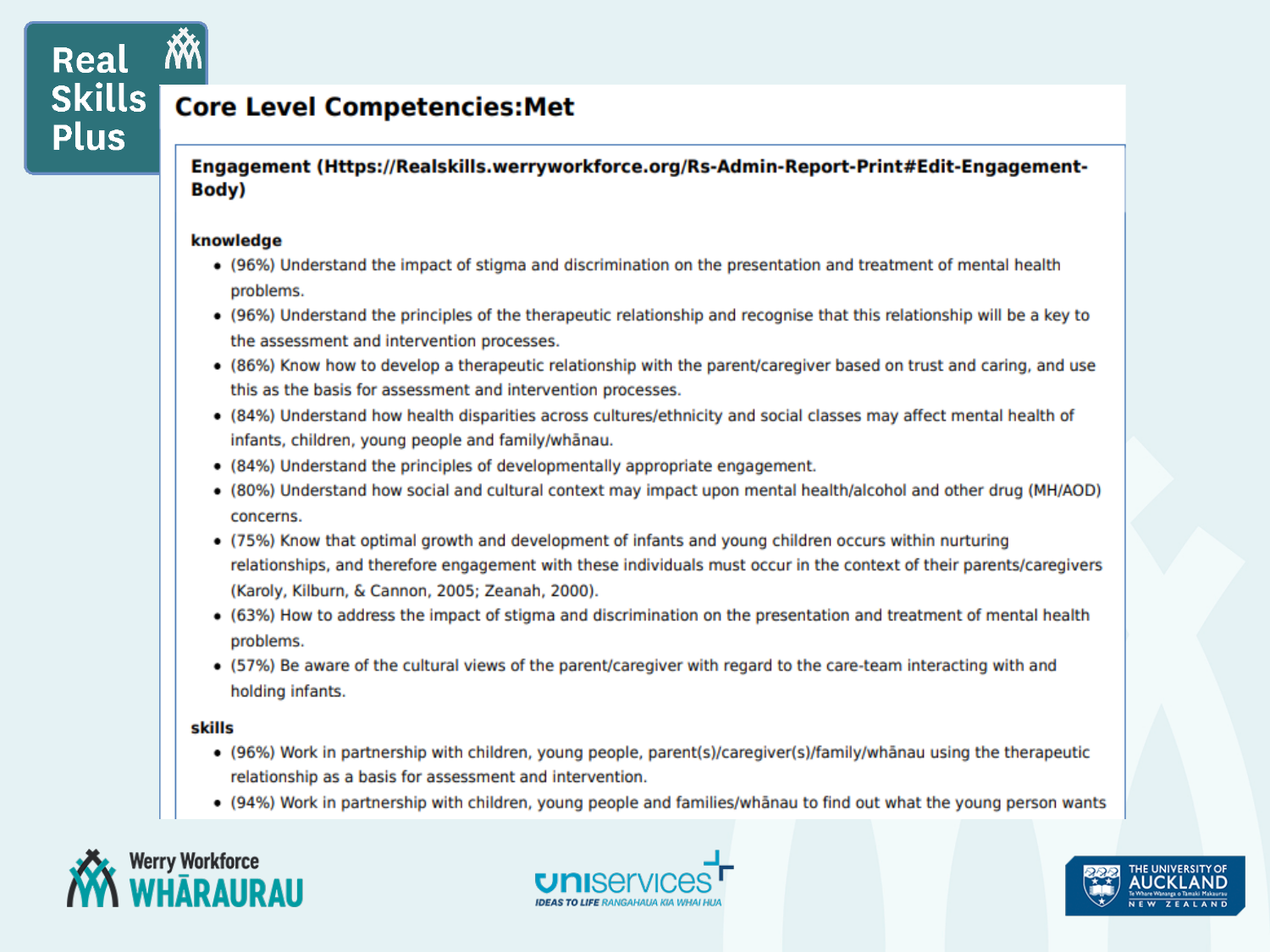### **Core Level Competencies: Need Development**

#### Engagement (Https://Realskills.werryworkforce.org/Rs-Admin-Report-Print#Edit-Engagement-2-Body)

#### knowledge

- (37%) How to address the impact of stigma and discrimination on the presentation and treatment of mental health problems.
- (22%) Know that optimal growth and development of infants and young children occurs within nurturing relationships, and therefore engagement with these individuals must occur in the context of their parents/caregivers (Karoly, Kilburn, & Cannon, 2005; Zeanah, 2000).
- (22%) Be aware of the cultural views of the parent/caregiver with regard to the care-team interacting with and holding infants.
- (20%) Understand how social and cultural context may impact upon mental health/alcohol and other drug (MH/AOD) concerns.
- (16%) Understand how health disparities across cultures/ethnicity and social classes may affect mental health of infants, children, young people and family/whanau.
- (16%) Understand the principles of developmentally appropriate engagement.
- (12%) Know how to develop a therapeutic relationship with the parent/caregiver based on trust and caring, and use this as the basis for assessment and intervention processes.
- (4%) Understand the principles of the therapeutic relationship and recognise that this relationship will be a key to the assessment and intervention processes.
- (4%) Understand the impact of stigma and discrimination on the presentation and treatment of mental health problems.





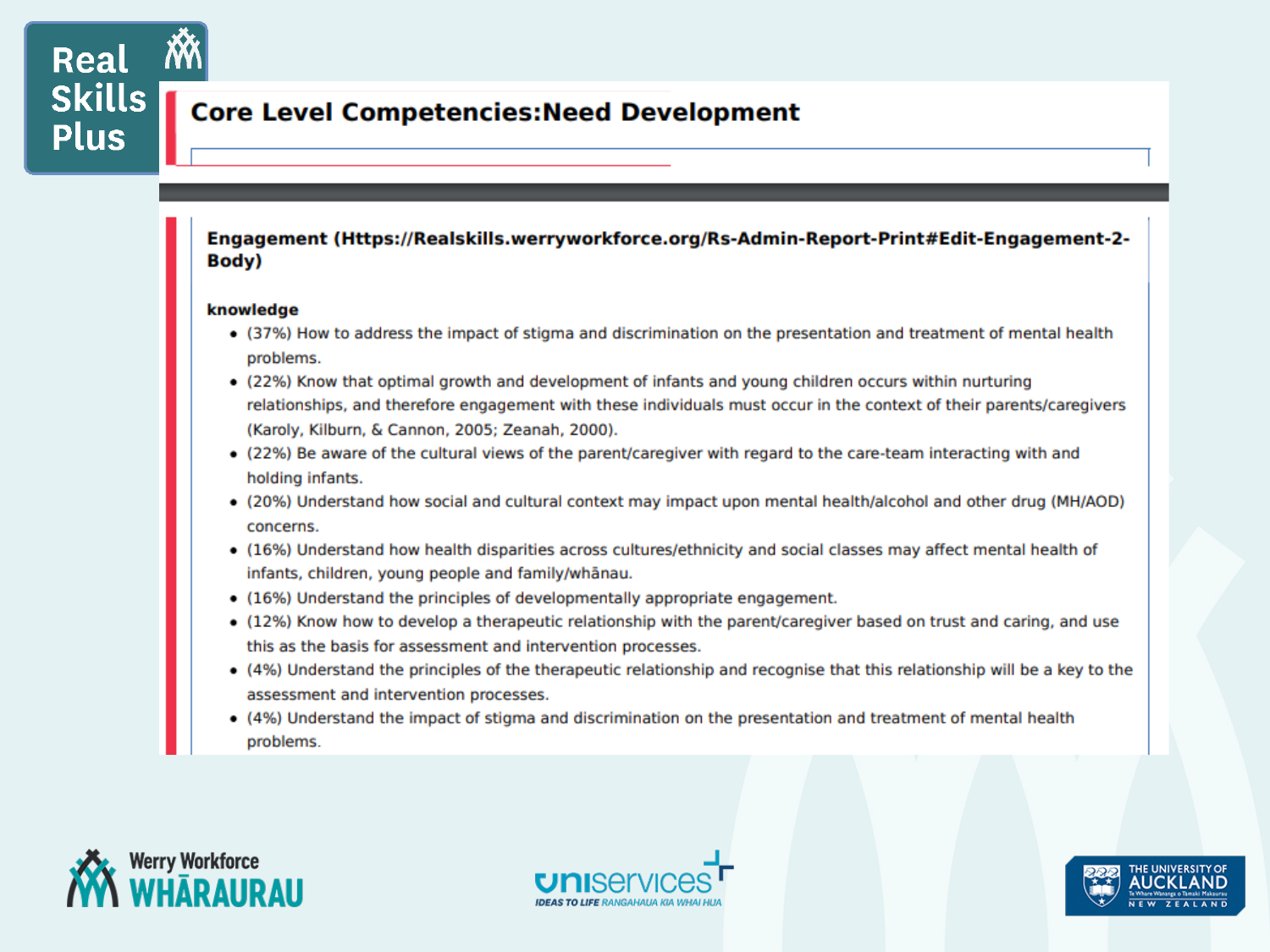Real M **Skills Plus** 

#### **Real Skills Plus**

RSP identifies the areas of strengths and the areas of development within your organisation. This means during the recruitment phase, you can search new employees to enhance the skill set of the organisation.



If you would like to use Real Skills Pius as part of your organisation please contact Bronwyn Pagey to discuss implementation.





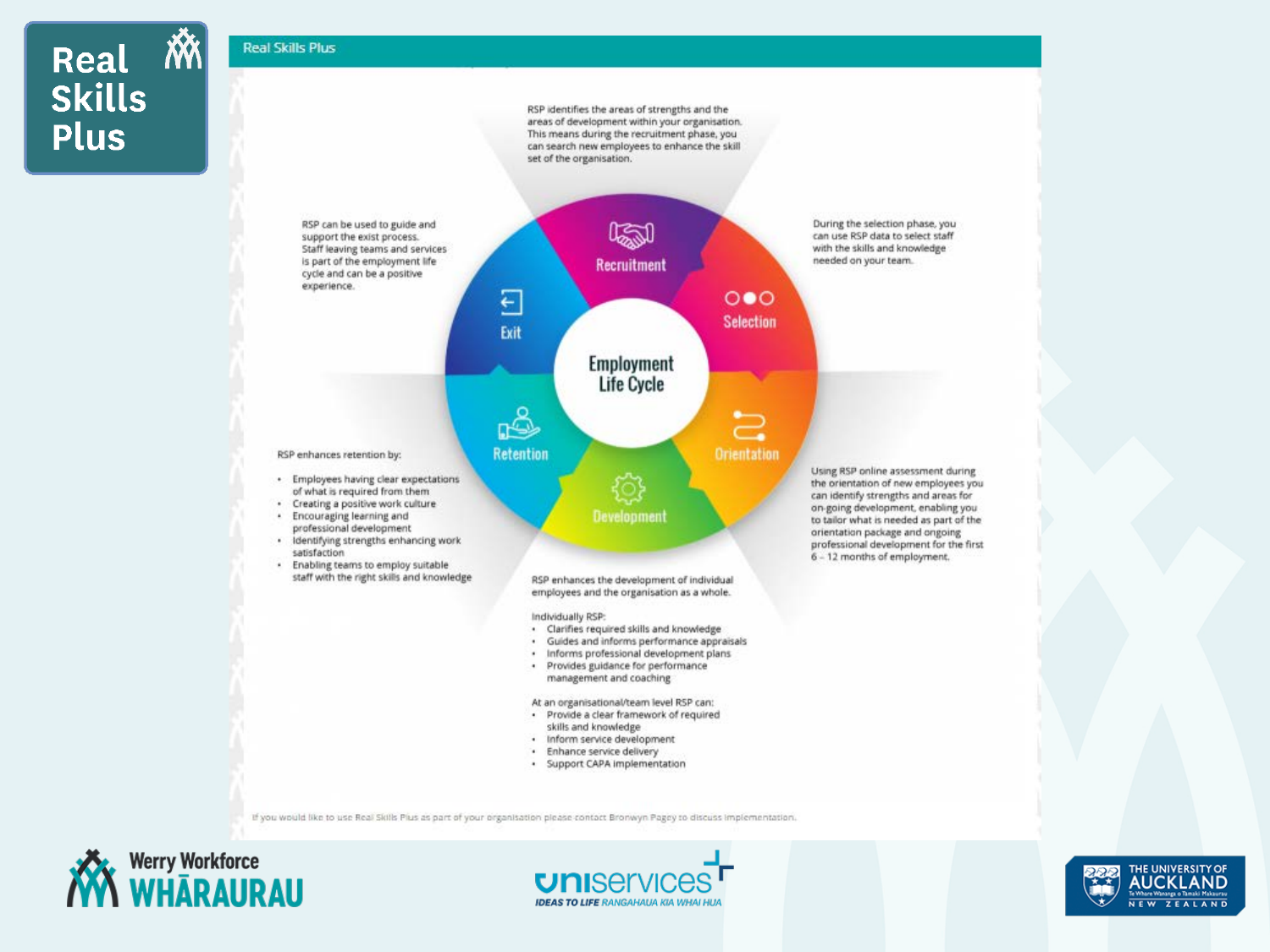### Summary of core Level Competencies by Domain







Real M

**Skills** 

**Plus** 



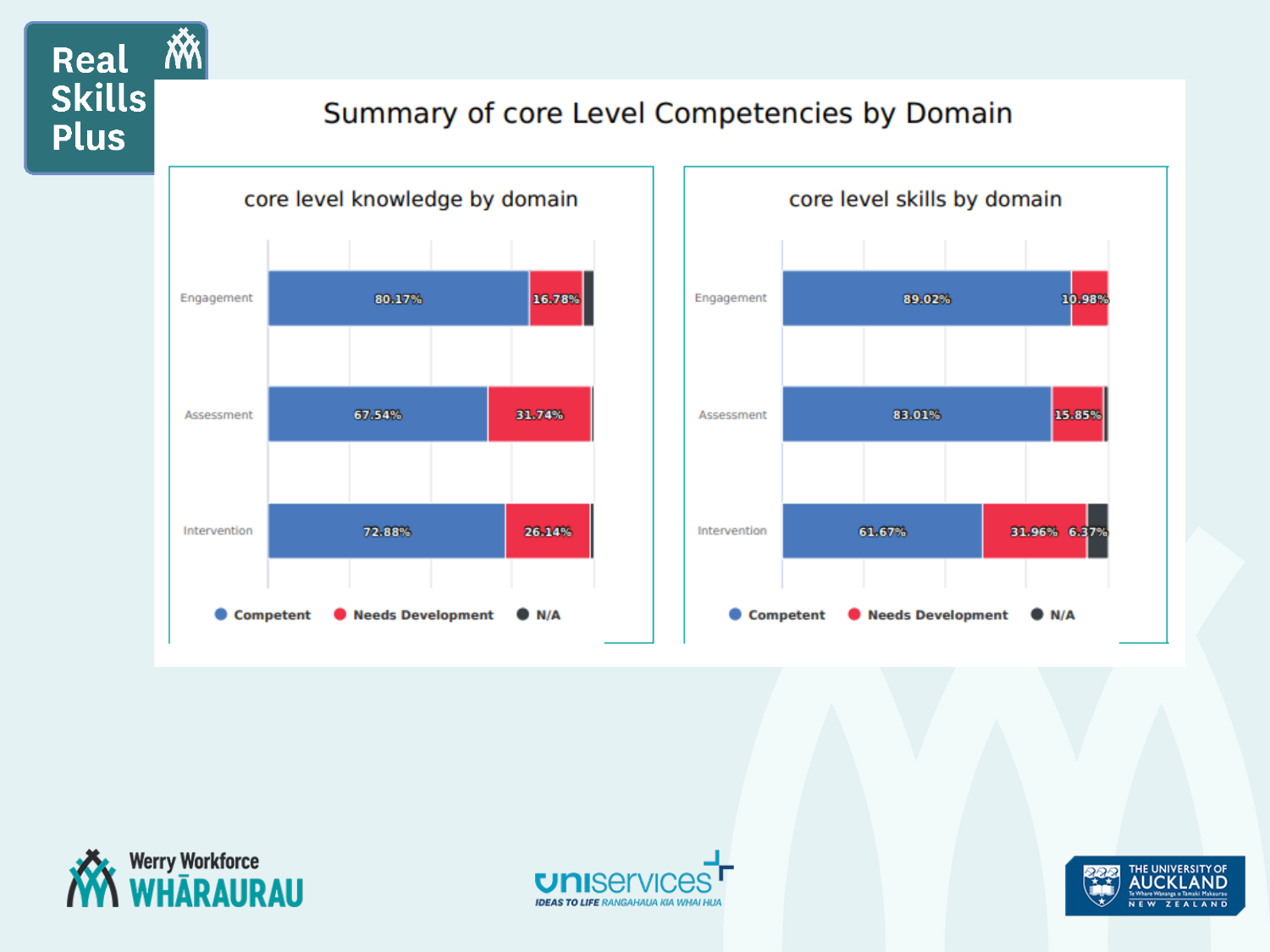

## Following Completion:

- Feedback from Werry
- **RSP Workshop**
- Incorporated as part of CAPA Days





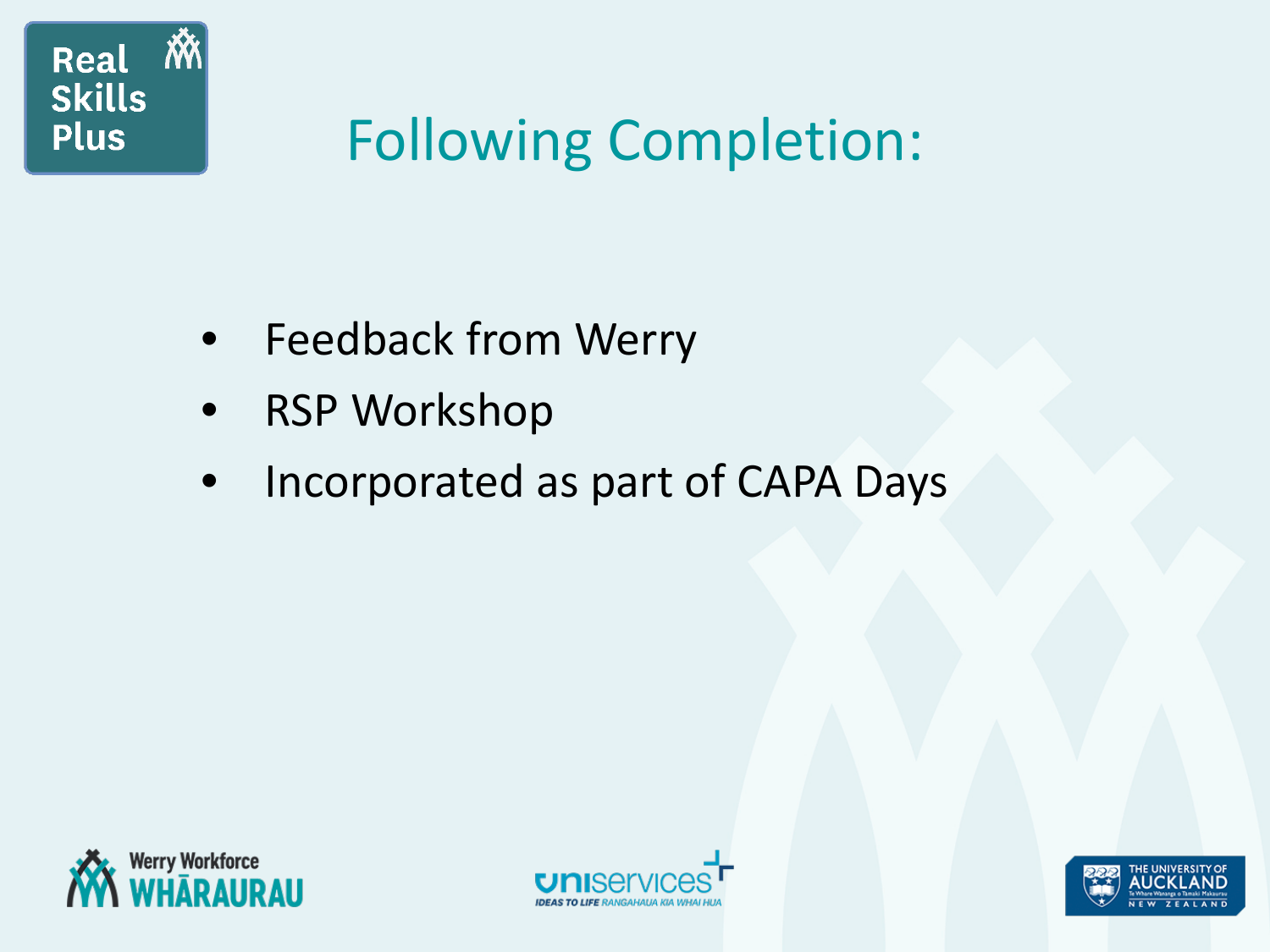

- Doing the right things, with the right goal/s
- With the right people, with the right skills
- At the right time, with no waits
- CAPA aims to maximise the effectiveness of clinician skills and administration processes, to add value to each step of the service user experience.





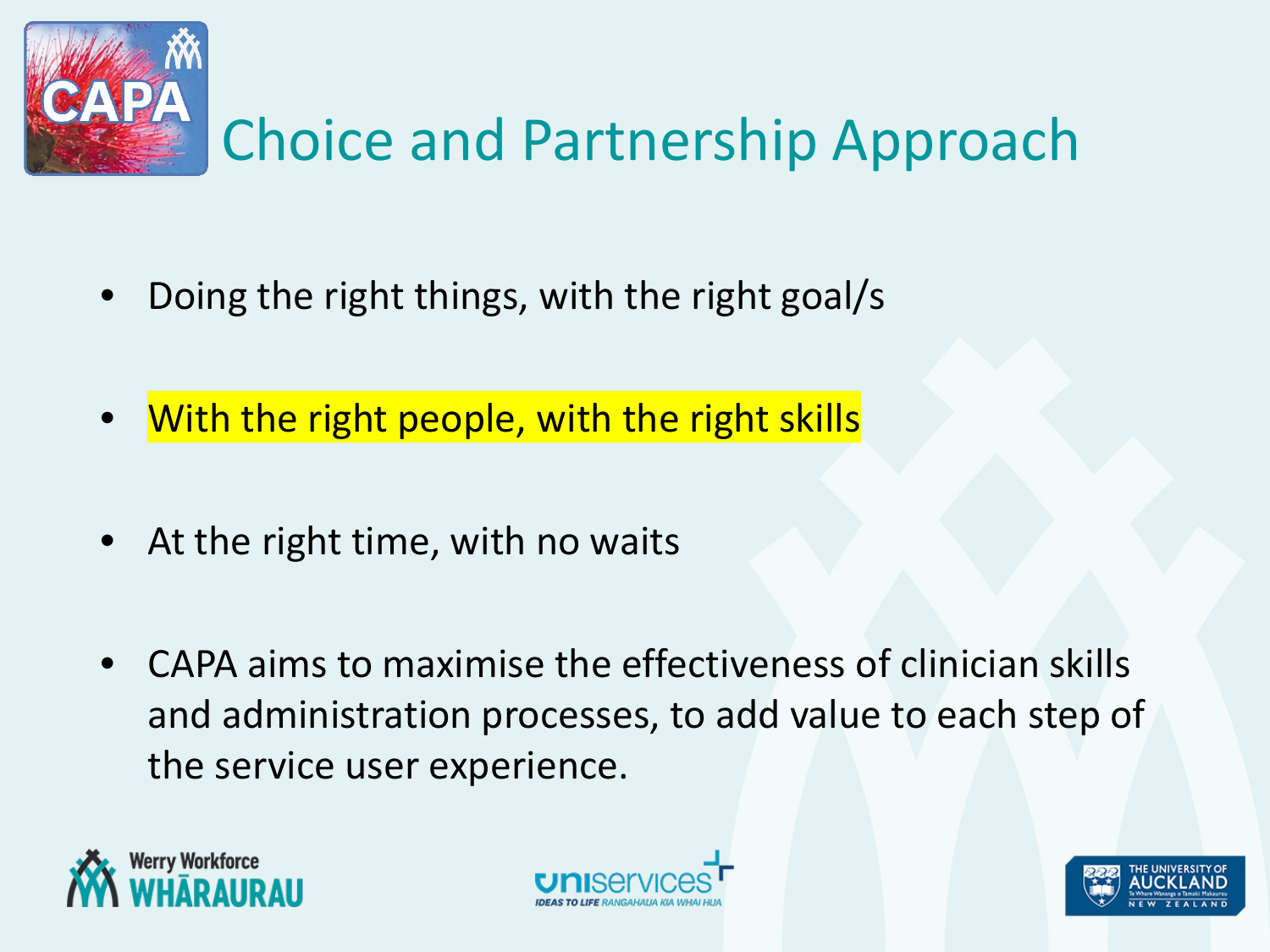

## RSP & CAPA



- **Skills Mapping**
- Use individual Reports to identify strengths  $\checkmark$  Engagement assessment - ? Choice clinicians  $\checkmark$  Intervention skills - ? Partnership/Specific clinicians
- Service Development Activities
- **Service Delivery Planning**





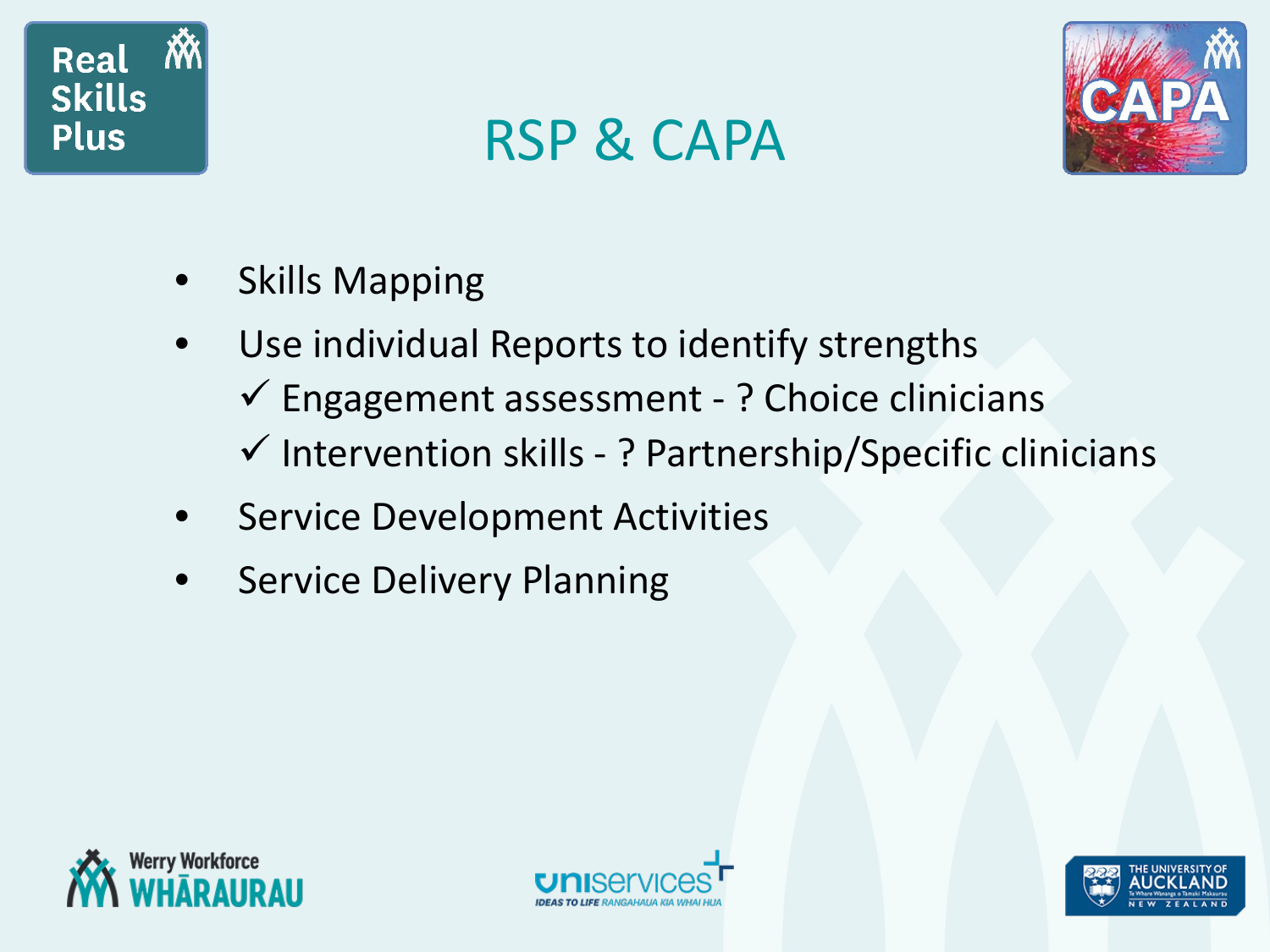### The types of Partnerships: **Core and Specific Partnership**

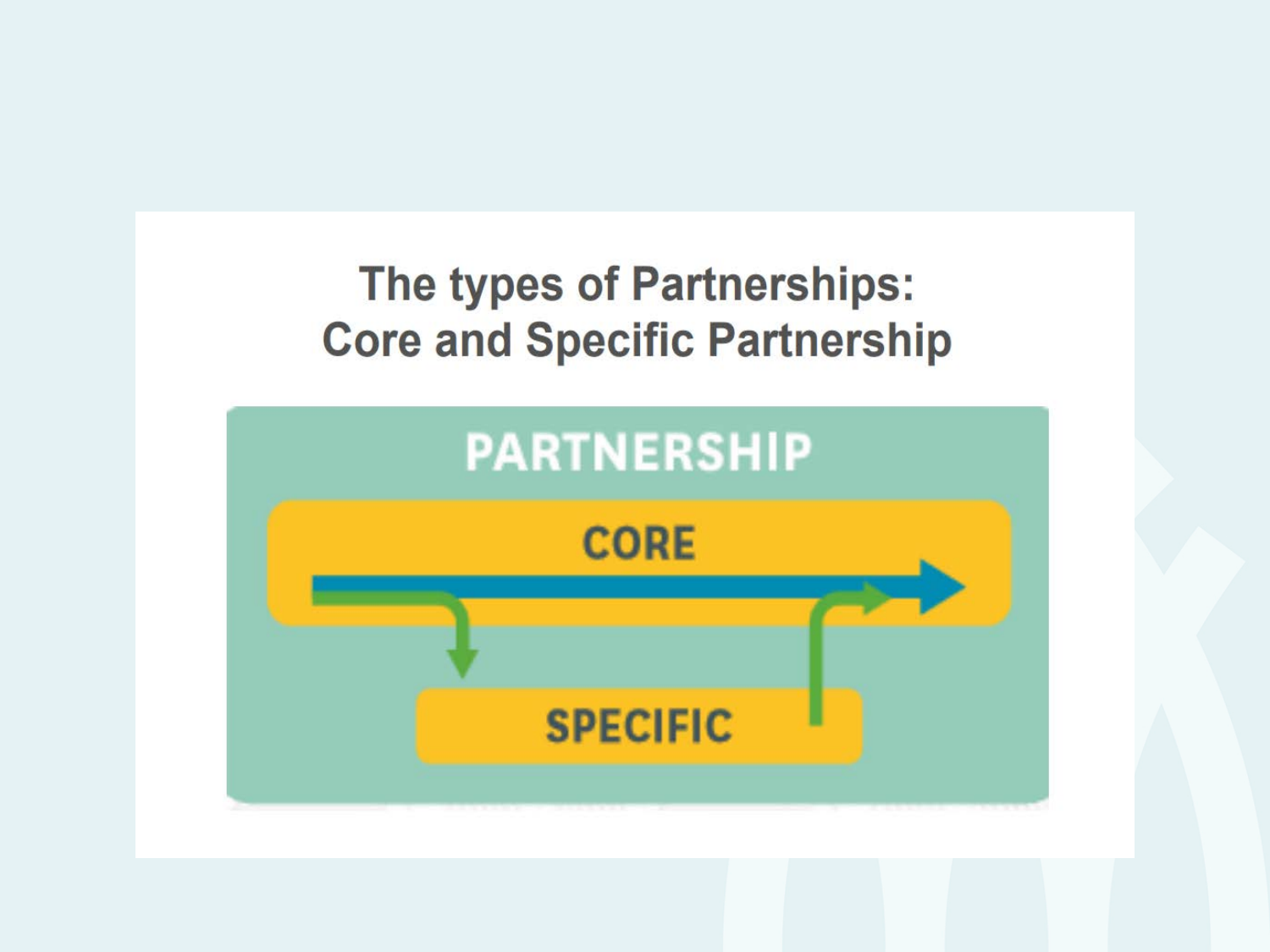#### **AWA** Werry Workforce

**Foundations in Infant,** Child, Youth, and Whānau **Mental Health** 



# Foundations in ICAMH





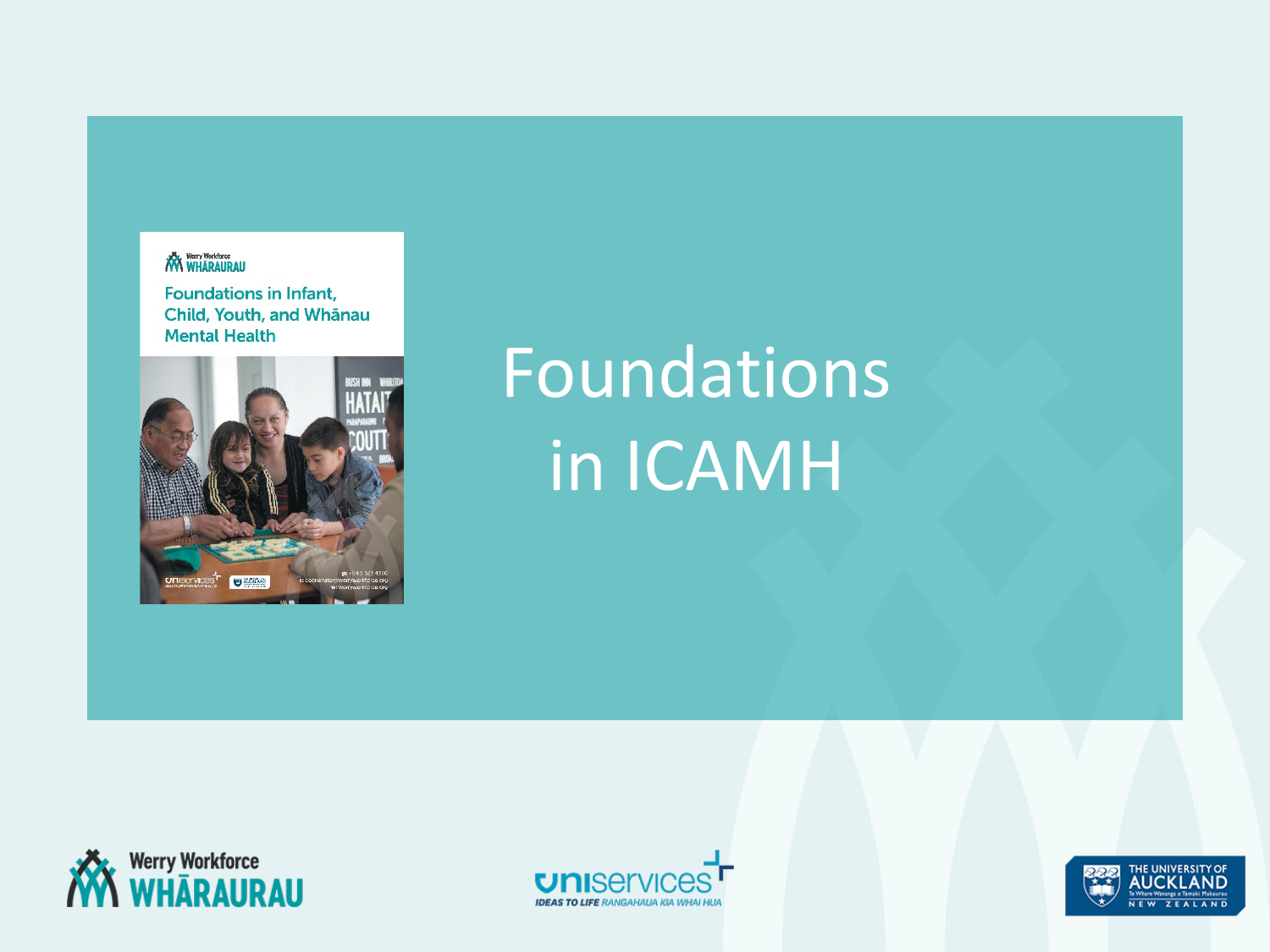

## eLearning

Foundations in ICAMH: Infant, Child, Youth and Whānau Mental Health is a training course providing foundation learning on infant, child, youth mental health and how to work with their whānau.

It is designed to enhance the skills and knowledge of the ICAMH, NGO and Primary workforce. There are two components to the Foundations in ICAMHS Training:

- 1. Online Elearning
- 2. face-to-face





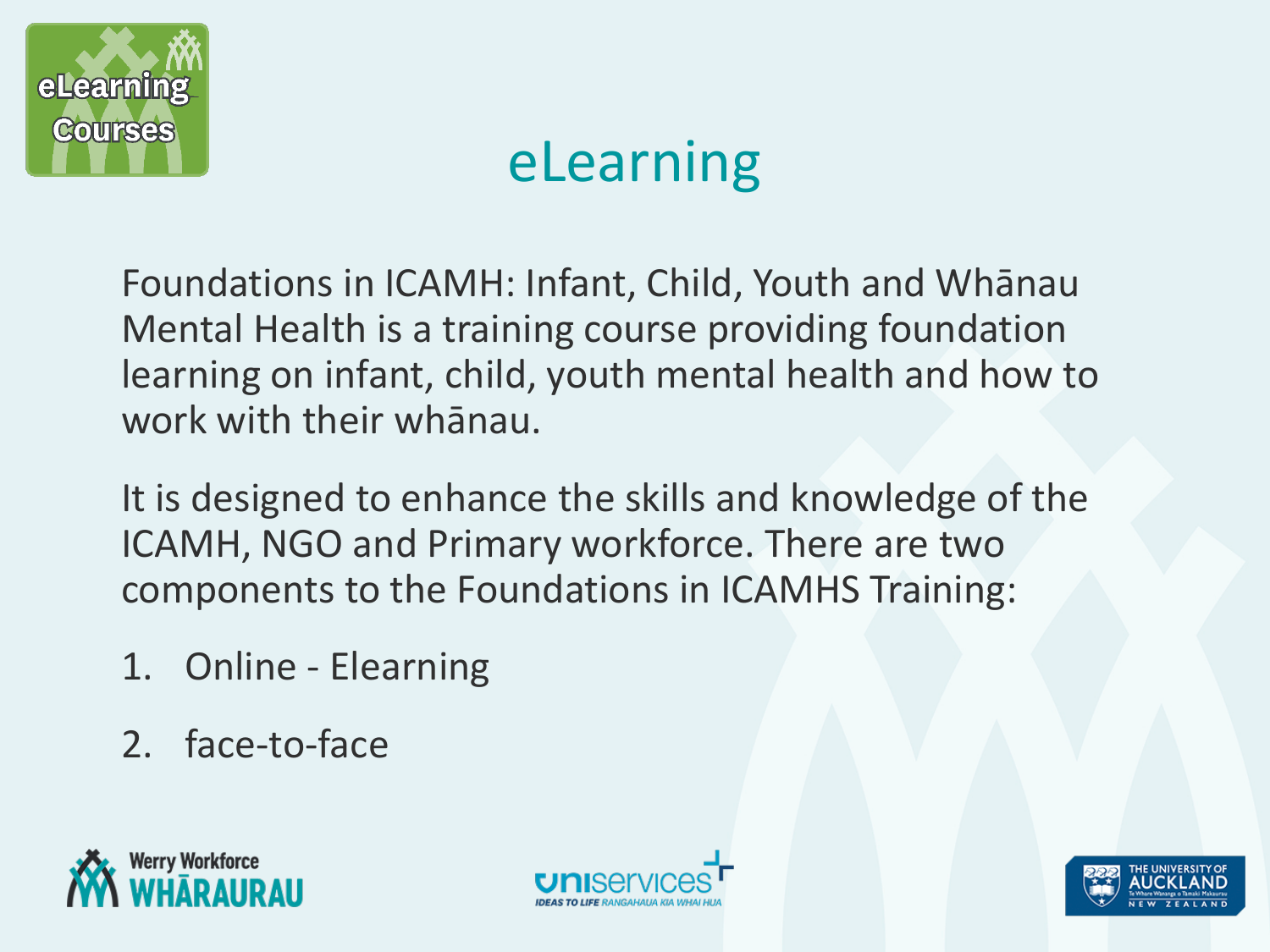

### eLearning

There are four modules:

- ICAMH1 [Core Concepts/Infant Mental Health](http://www.goodfellowunit.org/werry)
- ICAMH2 [Child Mental Health](http://www.goodfellowunit.org/werry)
- ICAMH3 [Youth Mental Health](http://www.goodfellowunit.org/werry)
- ICAMH4 [Supporting the Wellbeing of Infants, Children](http://www.goodfellowunit.org/werry) and Youth





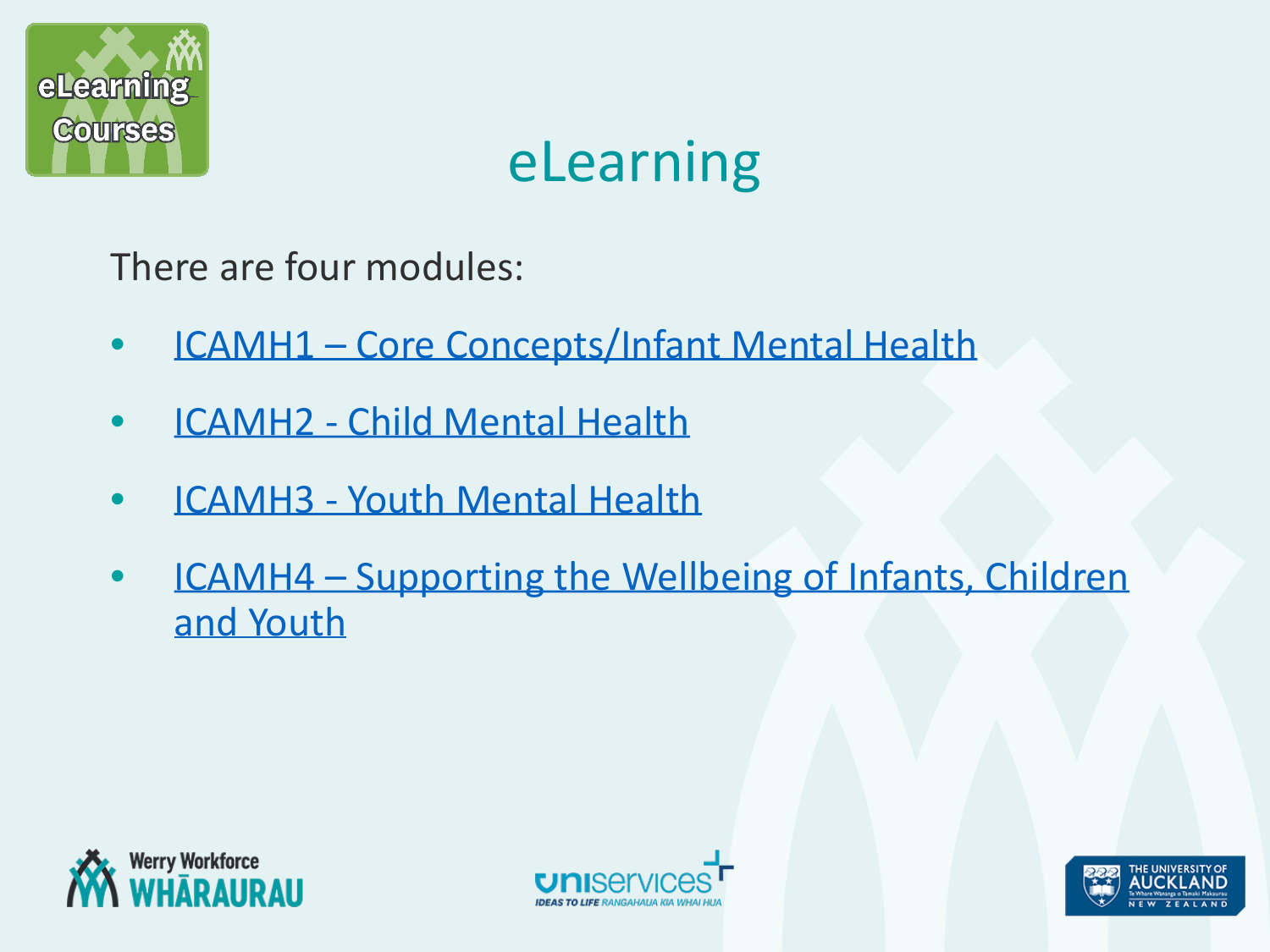#### A village

Foundations in Infant, Child, Youth, and Whänau **Mental Health** 



# Foundations in ICAMH Training Package





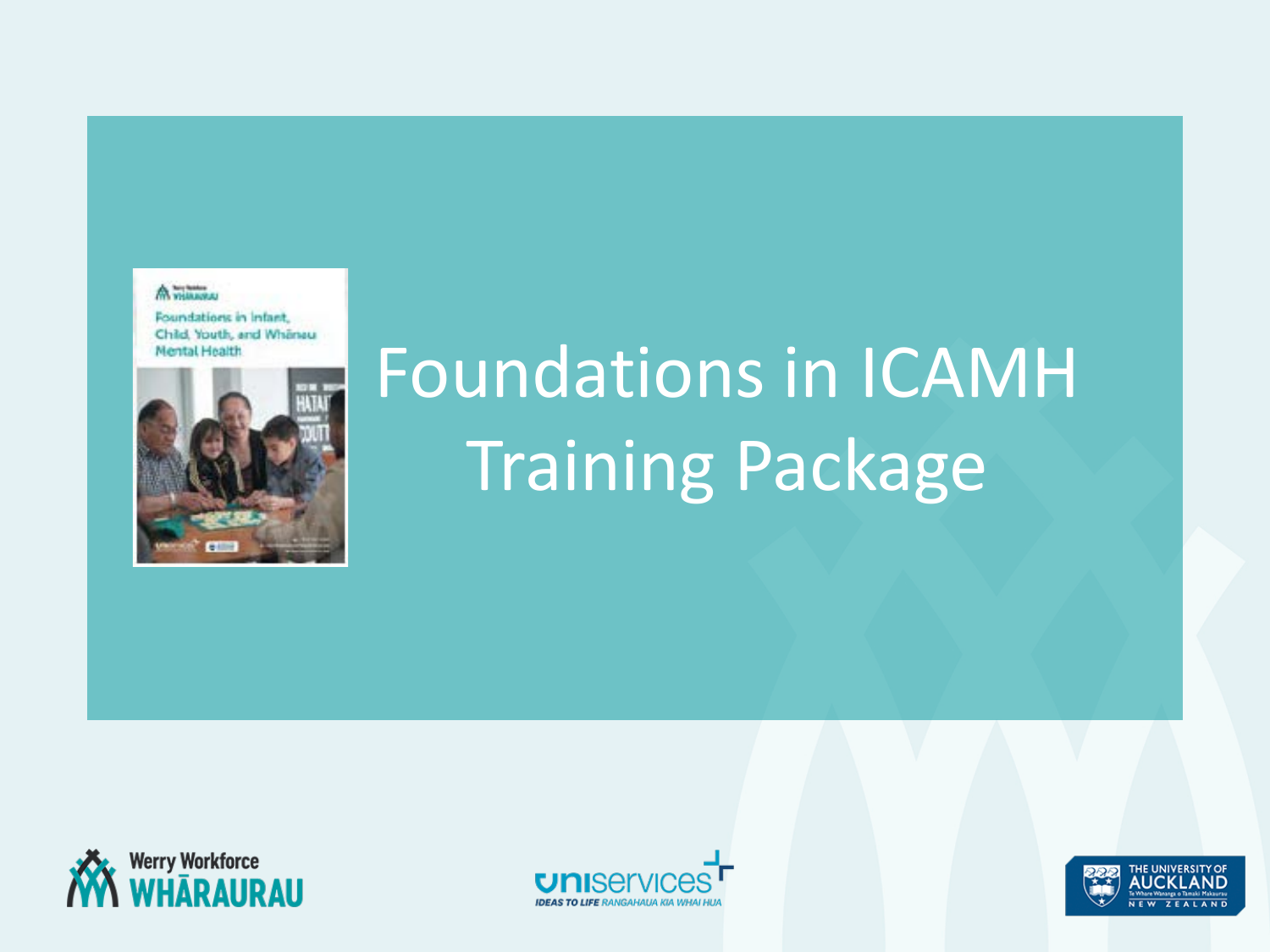### Sections

- Welcome
- Learning objectives
- Suggested agenda
- PPT with teaching notes
- Hand outs
- Evaluation forms





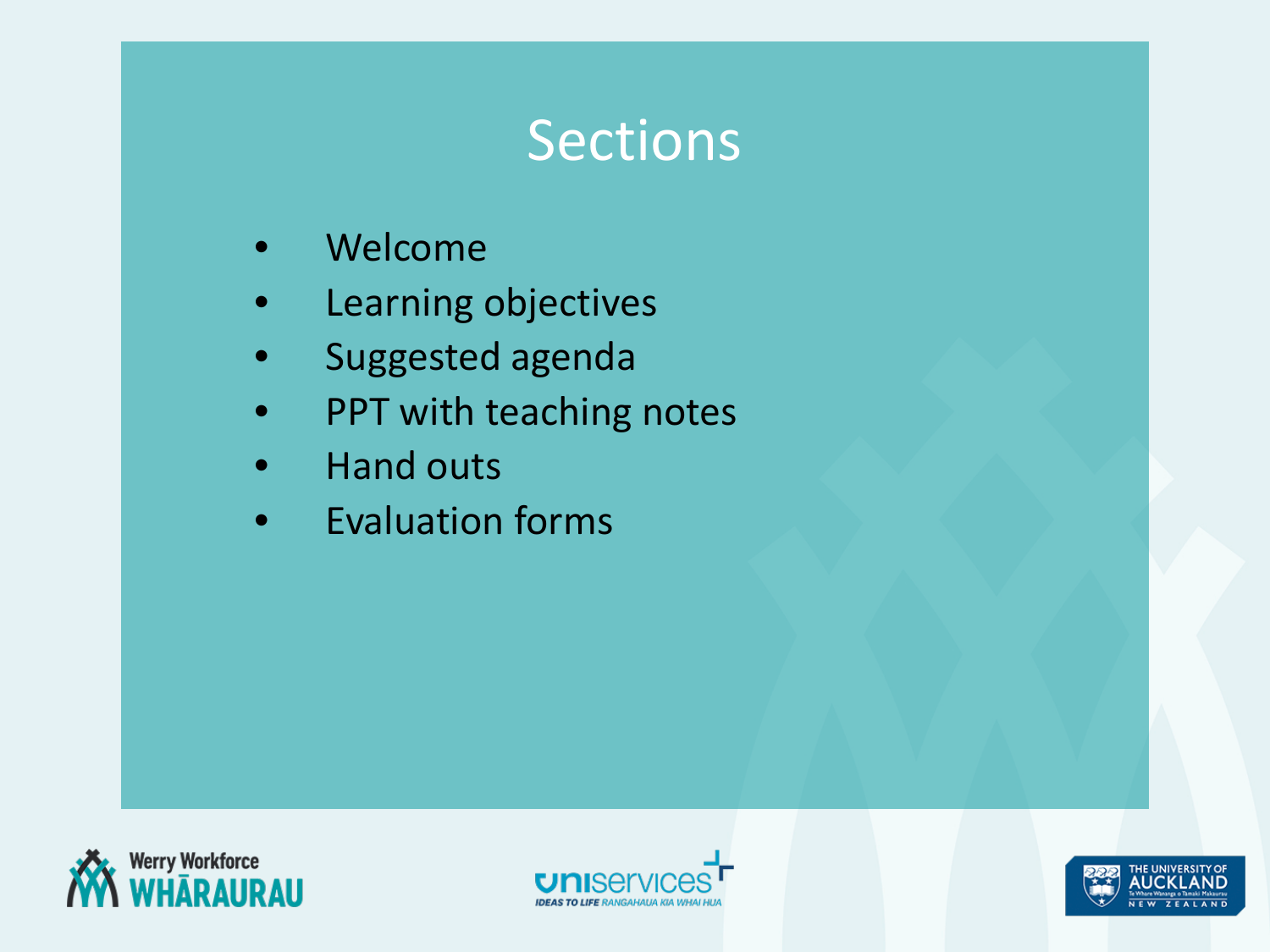

## The 11 Key CAPA Components

- 1. Management and Leadership
- 2. Language
- 3. Handle Demand
- 4. Choice Framework
- 5. Full Booking to Partnership
- 6. Selecting Partnership Clinician by Skill
- 7. Core and Specific Partnership Work
- 8. Job Plans
- 9. Goal Setting and Care Planning
- 10. Peer Group Supervision
- 11. Team Away Days